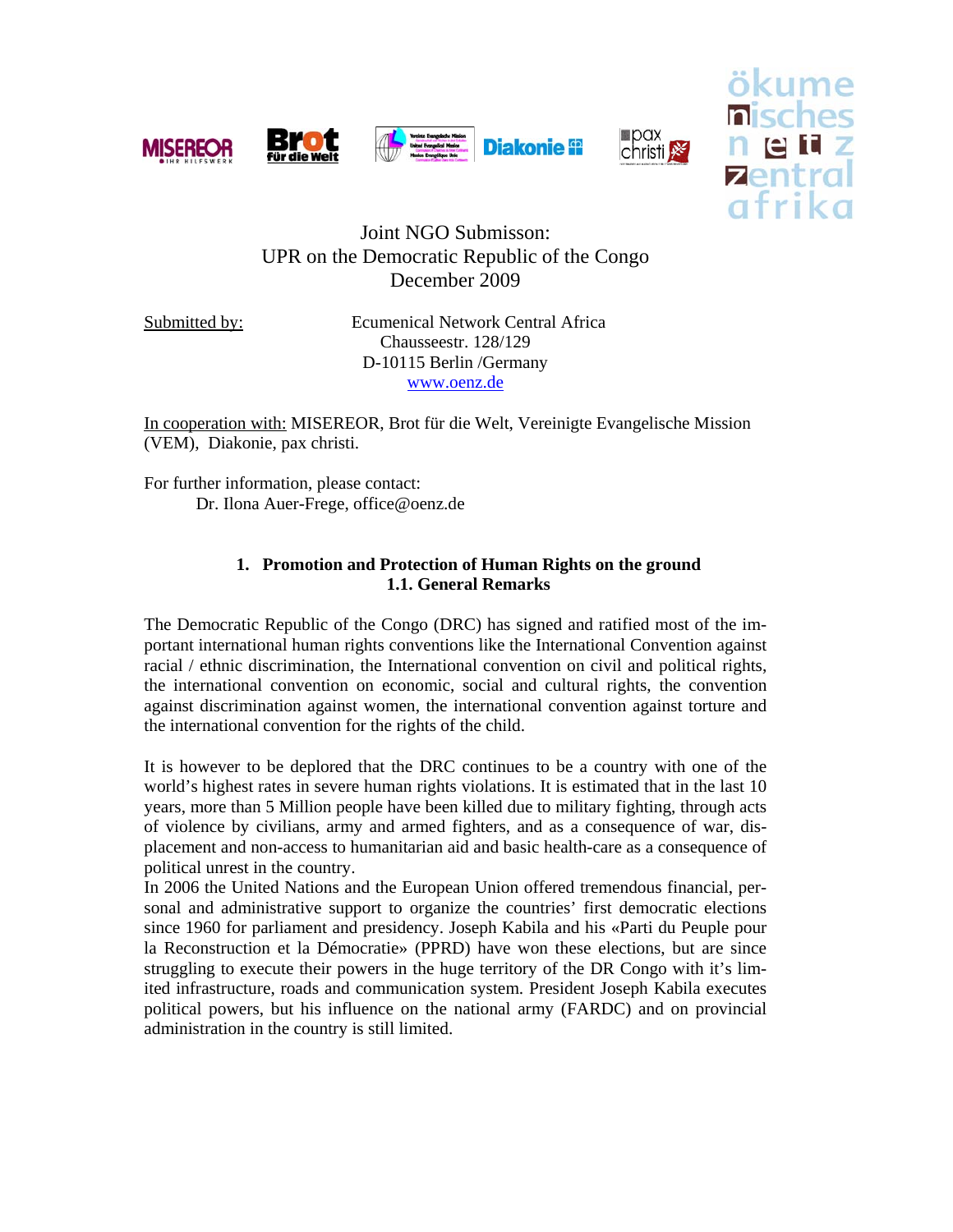### **2. Impunity**

#### **2.1. Limitations of the justice system in the DRC**

Although the United Nations Security Council in resolution 1468 from March 20, 2003 declares the international communities will to put am end to gross human rights violations that go unpunished, the profound lack of judicial institutions in almost the entire country continues to be appalling. Only about 2000 judges and prosecutors are officially employed by the Congolese state, with over 70 percent of these concentrated in the cities of Kinshasa, Lubumbashi, Kisangani, and Goma, while the total population is estimated over 60 million. State employees in general often don't receive their due salaries for months, and judges, staff and police lack training and knowledge on even basic rules and principles of the justice system and laws. Specialized trainings and capacity building is only provided in limited amount by international organizations, but hardly by the national universities or the justice system.

2005 the National Truth and reconciliation commission was established, but it has not produced a substantial input on the society's perception of justice or the public debate on the national history of violence. There has been criticism on the operational standards and its independence and transparency of work.

To address the widespread criminality within the national army, the Kabila government created a Cour d'Ordre Militaire (COM), but so far this new judicial body has achieved a reputation of ignorance against the rules of due process and basic elements of fair trial, including an accused right to appeal and to have a defendant of his choice.

On many occasions the government of the DRC has proven to be mistrusting or even an obstacle to independent justice. Government, the ministry of justice and even the parliament have tried to marginalize the outreach and capacities of courts, judges and prosecutors. Despite the fact that the constitution foresees a separation of powers in the DRC, in reality, a clear subordination of the judiciary under the executive is to be observed.

## **2.2 Limited justice system: A burden for the local population**

Especially in the eastern provinces Ituri, South Kivu and northern Katanga, widespread human rights violetions are caused by military clashes, massacres, lootings, murders, sexual violence, abductions or recruitments of child soldiers. Rebel groups, local militias and even the national army FARDC, and also business men and civilians commit serious crimes, but are rarely ever brought to court. A general sense of rightlessness and need for self-defense marks the general perception of justice within the population. The few legal representatives are –mostly due to the lack of payment and control - to a great extent notoriously corrupt and claim the justice sector as their private source of income generation. Therefore victims of crime or human rights abuses usually avoid contact with the judicial system and use alternative ways of conflict resolution, i.e. self-defense, traditional arbitration or paid militias who convince the opponent by force. Unprivileged groups of the rural population generally lack access to any sort of justice system or redress mechanisms.

#### **3. Child soldiers**

Since 1998 the DRC has officially signed and ratified several international human rights and humanitarian law treaties that are a legally binding obligation not to recruit or use children in the armed conflict. As member of the United Nations, the DRC has for ex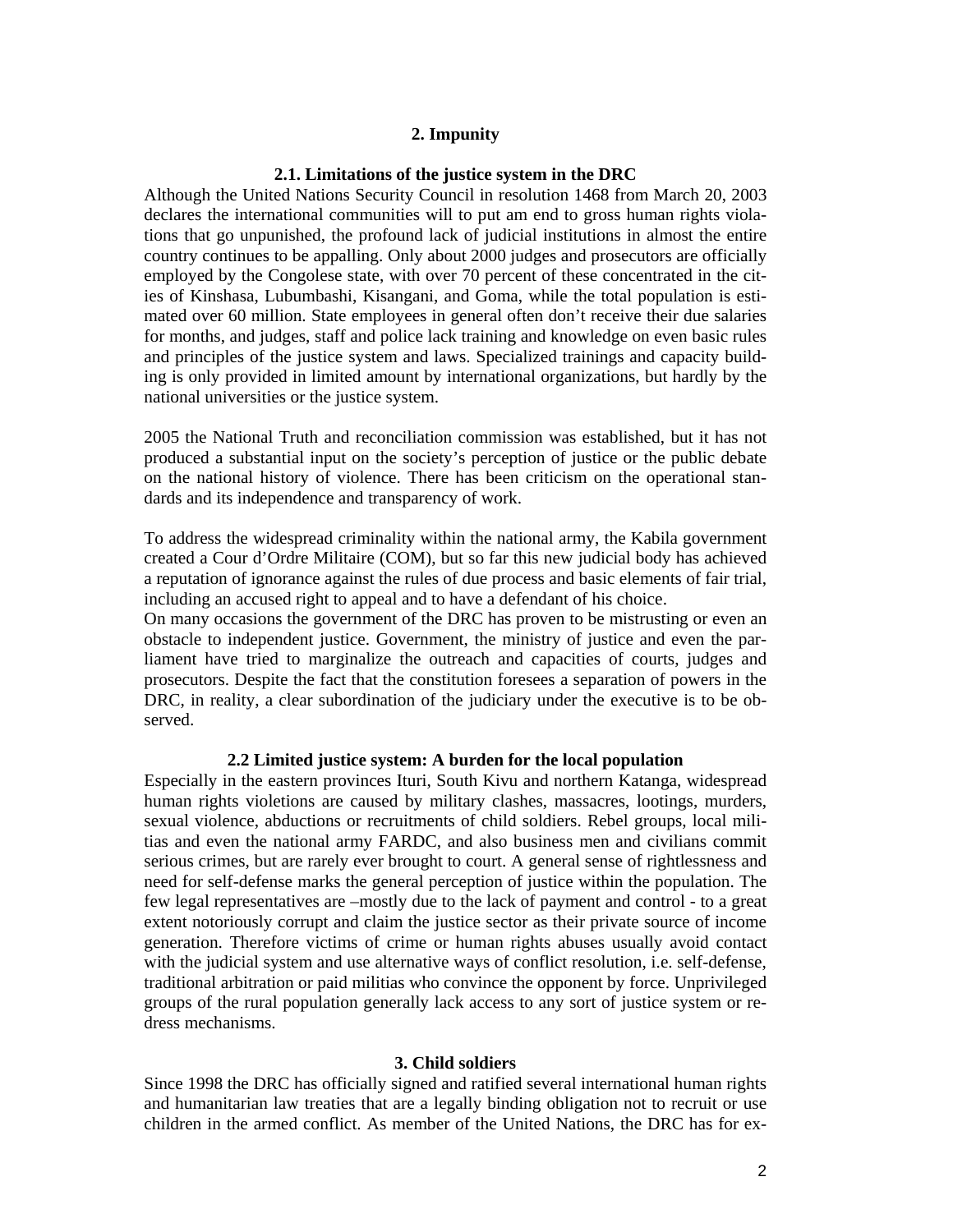ample agreed on the UN Convention on the Rights of the Child (CRC), Article 38(3), which prohibits recruitment of children under the age of 15. This was complemented by the Optional Protocol to the CRC on the involvement of Children in Armed Conflict from 2002, where the minimum age for participation of children in military organizations is fixed at the age of 18 years.

The DRC has also, in 2000, ratified the International Labor Organization's (ILO) Convention 182 on the Prohibition and Immediate Action for the Elimination of the Worst Forms of Child Labour which forbids it's members to employ soldiers under the age of 18 years, which is also regulated by Article 7 of Congolese military law.

Nevertheless the Congolese government security forces have committed serious crimes against child combatants. Whenever underage fighters were arrested, they were treated like adult soldiers, detained and even allegedly tortured.

#### **3.1. Recruitment**

In an "Act of Engagement" signed on 23 January 2008, armed groups in the operating in the North Kivu province of the DRC agreed to end the killing, rape and torture of civilians, and the recruitment of child soldiers. The recruitment of boys and girls at an age of seven years upwards has since decreased, but is still continuing. There are different ways of recruitment: by abduction and force, at schools or in the villages, but also by convincing the parents that the children could have a "successful" future in the military business. For families with a lack of alternative income, it can become necessity to give their children to an armed group, where they are at least receiving regular food. Somme communities in war-torn areas even regard the nomination of child soldiers as an act of self defense against inimical militias.

To reduce the desertion of the scared children, military leaders use the cruelest and extreme forms of violence, killings and torture in front of other children to prevent escapes. Brutalization is a method to force obedience in the children, and traumatism as a way of creating an "identity as a combatant" and breaking the children into a life as outlaws and member of an exclusive group far from the logic of a civilized community.

### **3.2. Sexual violence against female child soldiers**

Approximately 40% of the recruited child soldiers are female. These girls being abused as cooks, carriers, sex slaves and even for forced marriages. They suffer from beatings, rape, torture, forced labor, unwanted pregnancies and even death. Their risk of contracting HIV or other sexually transmitted diseases is very high.

For girls who have been in the hands of armed groups, the return to their families or communities is almost impossible. They are regarded as prostitutes with no social status, and their families in many cases refuse to accept them anymore. Therefore their only future option often lies in a long term relationship or marriage to a soldier.

#### **3.3. Reintegration programs**

UNICEF, local and international NGOs are offering programs for the disarmament, medical and psychological treatment and social reintegration of child soldiers. These programs show considerable success and were able to reduce the numbers of children detained in military groups effectively. In 2004, according to Amnesty International, approximately 30.000 children have served as child soldiers in Congolese militias, rebel groups and even the national army FARDC. Today the number is estimated to be between 4.000 and 12.000 children under the age of 18, who serve in armed groups. But the programs for child combatants show two main limitations: Up to 40% of the child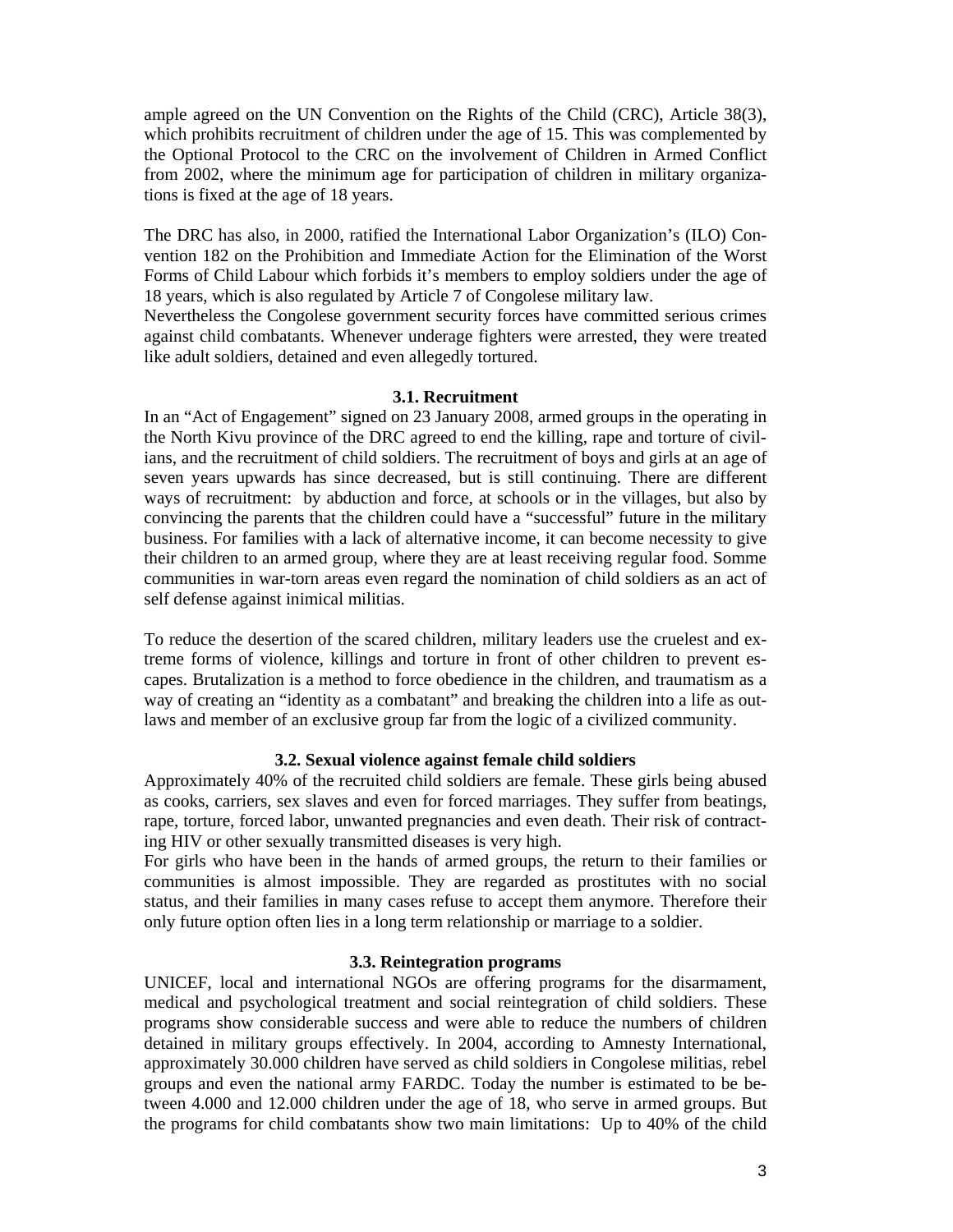soldiers are girls. But in the reintegration camps, their number is below 10%, which indicates that there might be a difficulty to integrate girls into the welfare schemes.

A second weakness of the reintegration of child soldiers seems to be the limited framework of the aid projects. Many children are participating in medical care schemes and take advantage of educational and vocational trainings. But the long term process of reunification with their families and communities does not seem to be sufficient. Due to the extent of traumatization and psychological strains, it would take several years of regular counseling and family support, before the children as well as their environment can handle the amount of damage caused by the history of violence. Many families can not cope with their own children anymore, who have adopted an aggressive, challenging and even threatening personality. So the rate of children, who, after a short time with their families and neighbors, return to a life in an armed group, is up to 50%.

## **3.4. Responsible military leaders unchallenged**

Only one suspect of the recruitment and abuse of child soldiers is currently being charged by the International Criminal Court: Thomas Lubanga Dyilo, Germain Katanga, and Mathieu Ngudjolo are currently in custody on charges of war crimes and crimes against humanity, including the recruitment of soldiers under the age of 15 years. Bosco Ntaganda, the new military leader of the CNDP-rebels in North Kivu is wanted by a warrant of the ICC, but currently the Congolese government prefers to deal with him as a "legitimate" political leader in order to keep stability in the region and abstains from an arrest.

## **4. Sexual violence**

In June 2008 the UN resolution 1820 called all fighting parties in the DRC, to immediately halt all forms of sexual violence against women and girls and to act for their protection. Sexual violence is since then regarded as a war crime, a crime against humanity or as a means of genocide and can be prosecuted by the international criminal court in the Hague.

Some parts of the Congolese Law are contradicting international conventions that were ratified by the DR Congo, like the "Convention on the Elimination of All Forms of Discrimination against Women (CEDAW)" or the "International Covenant on Civil and Political Rights (ICCPR)".

Despite the peace agreements of Goma and Nairobi, the demobilization process and the elections of 2006, the female population of the DR Congo still suffers from massive sexual abuse and violence. But also men and boys become victims. The perpetrators come from different armies and rebel groups, but also from the national army FARDC. Especially women and girls in rural areas are targeted by the armed groups, during their work on their fields, when the fetch water or walking to markets. Often, they are members of an "inimical group", or their families are accused to support one of the conflicting parties, so that the women get punished substitutionally.

In some cases, husbands, fathers or children are killed in front of the women, or the women get raped before their families. From July 2006 to June 2007, UNICEF counted 12.000 rapes in the Kivu region alone, one third of the victims being under the age of 16 years. An estimated 30% of the victims get infected with HIV. The officially accounted numbers do in no way reflect the real amount of the cases, as many victims and their families do not have access or avoid contact with the local police or justice system. A feeling of shame, cultural taboos and especially the lack of protective institutions and a working justice have caused a situation, where the great majority of cases is not pun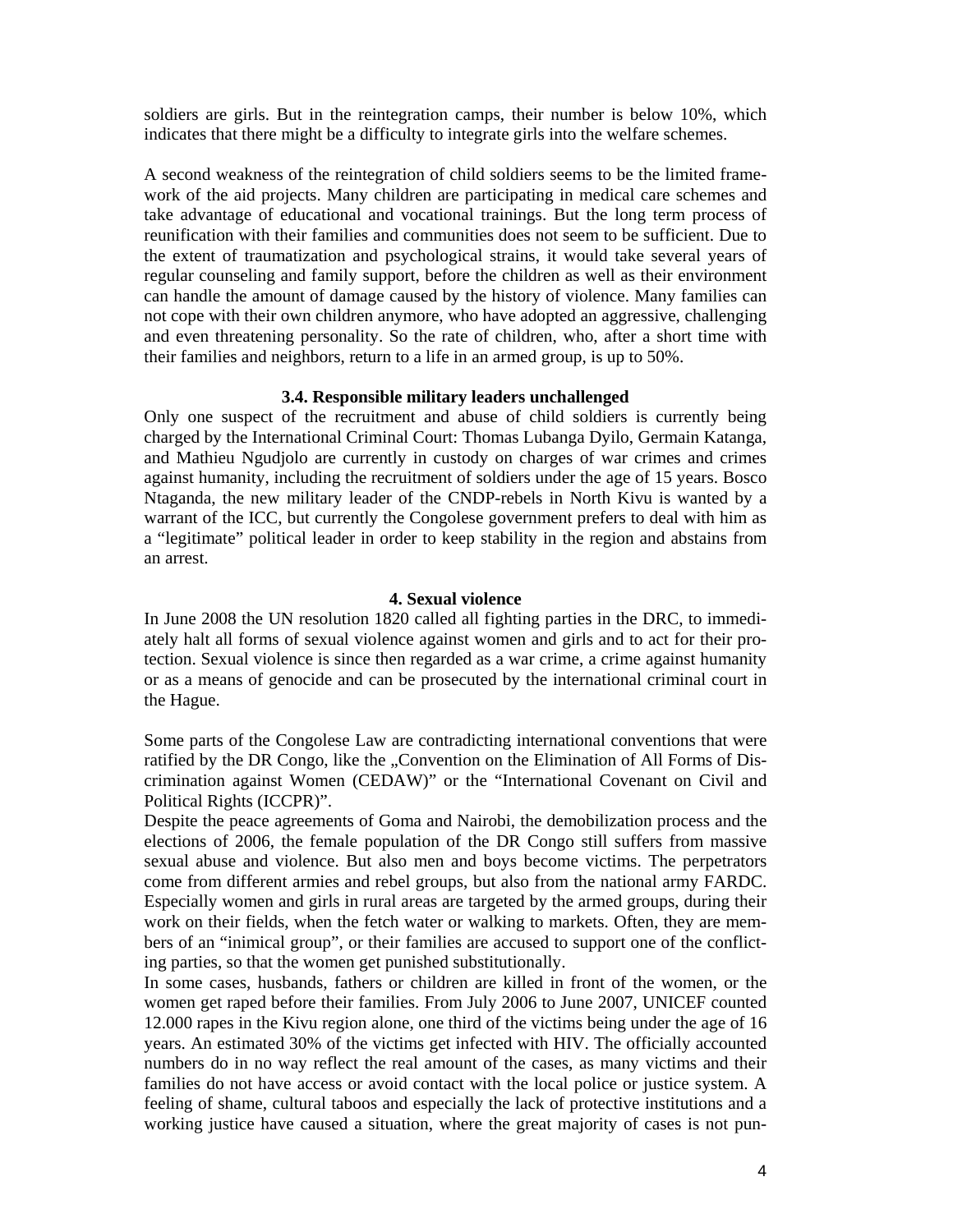ished, and where the victims receive no support. Care International estimates that since 2002, every third woman in South Kivu has been raped.

As a consequence of sexual violence, the survivors in most cases suffer from severe physical and psychological problems. They are traumatized, and sexually transmitted diseases have reached a very high proportion in the population. The physical damages, bleedings, hemorrhages, fistula and infections are accompanied by incontinence and later problems during pregnancies and births. As a lot of the rapes are executed violently by the force of sticks, guns, knives, stones etc, the victims suffer from enormous physical damage with long-term effects and need specialized medical treatment that is often not available in their rural areas. According to the WHO, 70% of the Congolese population have no sufficient access to basic health care facilities, not to speak of specialized treatment. Only very few institutions in Goma or Bukavu or Kinshasa have the necessary equipment and means to offer reconstructive operations on raped and maimed women, or to provide them with adequate HIV-treatment.

Especially the spread of the HI Virus over greater distances and into remote areas is caused by the tactics of militia warfare. Soldiers in the DR Congo, as well as in all other armed conflicts of the world, have a high prevalence of the HI Virus. It is estimated that within the rebel groups and the national army, who are in most cases responsible for the systematic sexual violence, the infection rate with HIV is up to  $50 - 60\%$ .

#### **5. Arbitrary arrests of political opponents**

The Congolese government regularly has used violence to intimidate and to dispose of it's political opponents. Since the election in 2006, political repression is a frequent occurrence in the DR Congo, especially in the Western part of the Congo. The worst of the suppression took place in Kinshasa and in the province of Bas Congo where President Joseph Kabila could not gain sufficient support and popularity among the majority of the population before the elections in 2006. Under the pretence of fighting a planned coup d'état, President Kabila launched military operations against his opponent Jean Pierre Bemba and his supporters in August 2007 and in March 2008 in Kinshasa.

In the course of the violent conflict between Kabila and Bemba, military operations and arbitrary detentions were used against unarmed opponents and civilians. The Republican Guard and agents from the military intelligence and from other army units had to execute the assaults. They arbitrarily arrested over 600 persons, both civilian and military and illegally detained them in Camp Tshatshi. By establishing a secret Commission, which was empowered to arrest and investigate, Kabila's supporters furthermore tried to silence political opponents. Within nine months after the elections, the commission and state agents arrested at least 200 persons, including journalists, police officers and soldiers and other suspected of supporting Bemba. These detainees were, in contrast to Congolese and international human rights law, denied access to lawyers. To intimidate and criminalize them, they were accused of "public insult of the state or the president", false propaganda, inciting hatred and violence and participation in rebel movements. Many detainees were abused, threatened and tortured because of their alleged support of Bemba and their supposed disloyalty towards President Kabila.

In February 2007 and March 2008 state agents used unwarranted force against the Bundu Dia Kongo (BDK), a political-religious group based in Base Congo. Devotees of the BDK demand greater provincial autonomy and gained large electoral popularity. Furthermore they allied with Bemba. Beside unnecessary force and brutality on part of the Government, arbitrary detentions were also used. On 15 March 2009, during a parliamentary crisis, three human rights activists who supported the President of the Na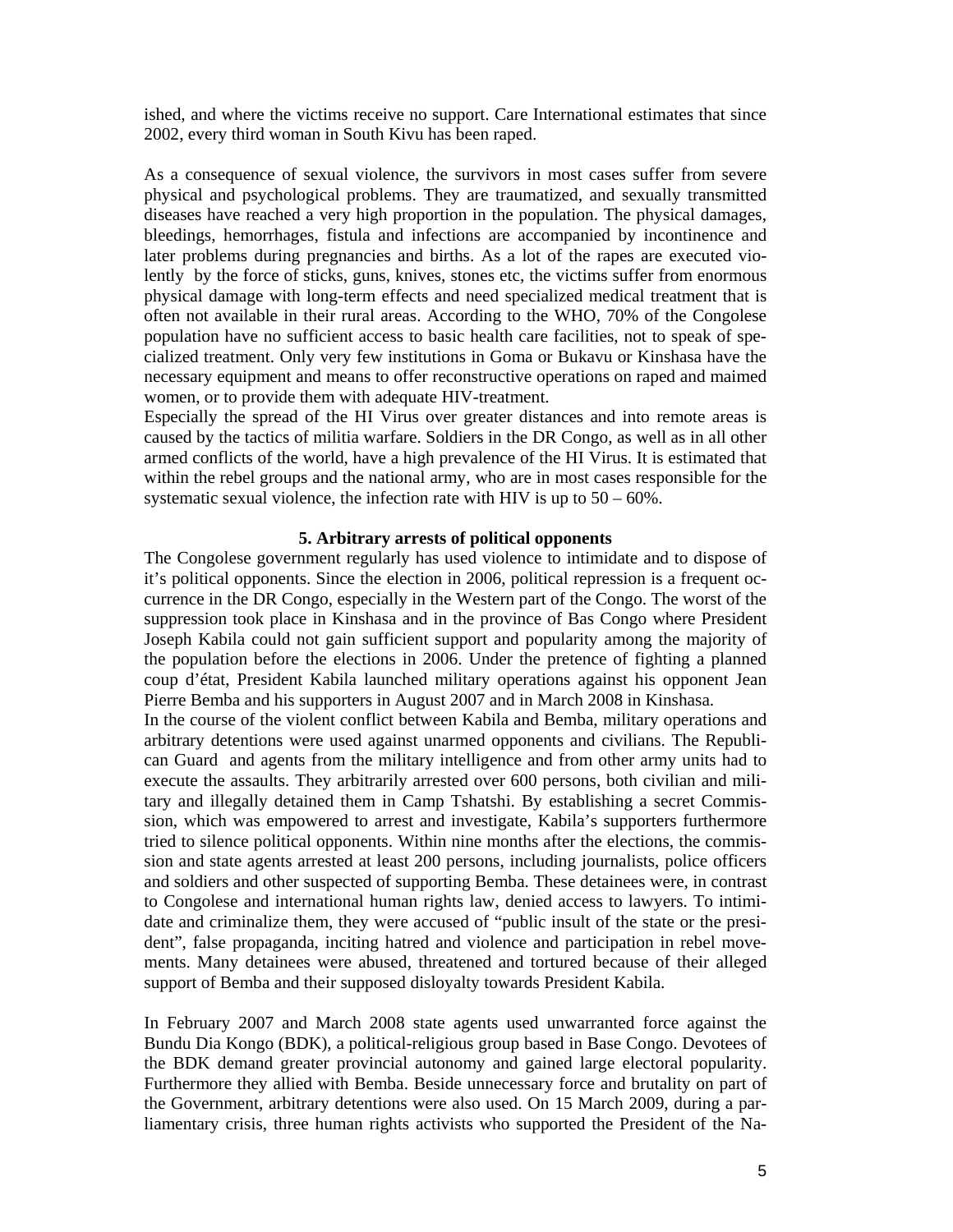tional Parliament, Vital Kamerhe, were arrested in Kinshasa and after a couple of days were released.

In the course of the military operations in Kinshasa and Base Congo, soldiers, intelligence agents and police officers devoted to President Kabila injured, tortured and even killed hundreds of persons and arbitrarily arrested and detained probably thousands more. Among these persons were also journalists and members of the civil society who were linked to political opponents and who protested abuses against them.

No independent and transparent judicial investigation has been conducted into the violence committed by government troops and Bemba's guards in August 2006 or March 2007 in Kinshasa, nor into the violence in Bas Congo in February 2007 and March 2008, despite some feeble promises by the government to do so. The government did not attempt to seek criminal responsibility for the August 2006 and March 2007 violence, nor even to obtain an accurate count of the lives lost. In 2008 many of the arbitrarily arrested political opponents were released. The Congolese government is neither interested in reducing the arbitrary arrests nor in bringing those responsible for the abuses to justice.

#### **6. Military offenses against civilians cause refugees and IDPs**

As a consequence of the integration of rebel groups or political opponents into the FARDC, the so called process of "mixage" and "brassage", the national army has become very fractionalized and diverse. A complicated system of dependencies and aversions, of military and economic relations and controversies now marks the leadership of the FARDC. In most regions, the military commanders follow their own agenda and financial interests as a priority. This, together with the described failure of the justice system and a national culture of impunity, enables military personnel to be acting like warlords out of control of the central government. The performance of FARDC officers is hardly distinct from the rebel groups like Mayi-Mayi, Rasta, FDLR, LRA etc, that are present in the DR Congo. All armed groups, either FARDC or the rebels, are seeking power and economic success in the trade of the rich natural resources.

Political disputes are solved by military power. Since the elections 2006, there have been military clashes in the Ituri region between the ethnic groups of Hema and Lendu and the UPC Rebels and the FARDC that had to be appeased by a special mission "Artemis" of the European Union. In 2007 the national army was fighting opponents of President Kabila in Kinshasa and Bas Kongo. Since 2006 there has been constant unrest in the Kivu Provinces caused by the rebel groups Mayi-Mayi, Rasta, FDLR, LRA and CNDP. All have been fighting in changing alliances against each other and with the FARDC. This has caused massive streams of up to 500.000 internally displaced persons (IDPs) and refugees who fled into Rwanda, Uganda, Tanzania and Sudan.

The fighting groups are causing fear and panic in the population, who flee and leave their villages empty and give up the care for their agriculture, which causes massive famine later. The local population regularly experiences looting, rape and killings by troops who are looking for food and booty. In many cases, villagers have also been used as humanitarian shields for rebel groups to guard them against attacks from the FARDC. In recent cases, rebel groups like the LRA (at Christmas 2008) or the FDLR (January /February 2009) have killed hundreds of civilians as a "punishment" for military defeats that they suffered against the FARDC before.

Unfortunately the MONUC seems unable to fulfill its mandate for the protection of the civil population against military attacks sufficiently. Due to the shortage of staff, ex-